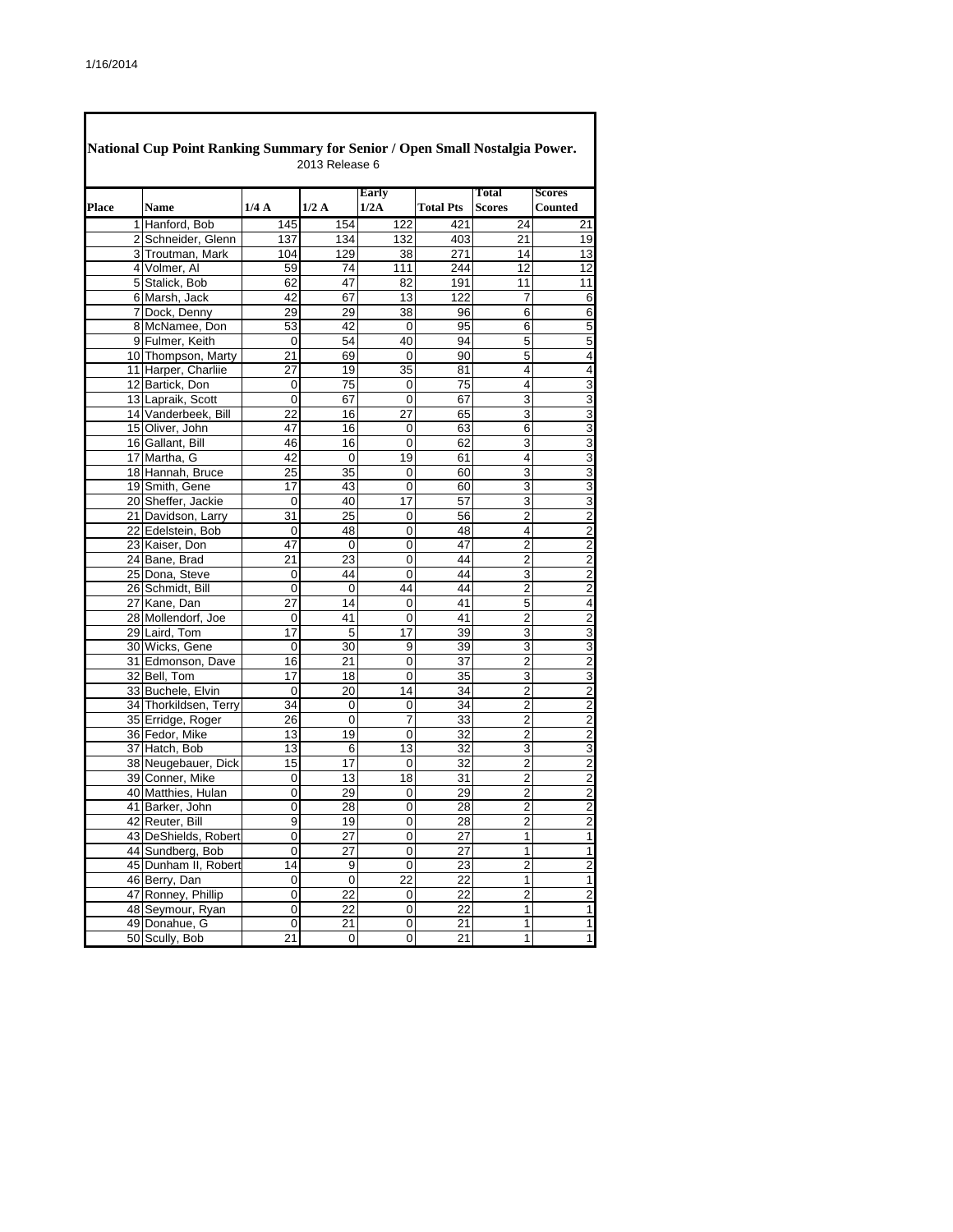|       | National Cup Point Ranking Summary for Senior / Open Big Nostalgia Power.<br>2013 Release 6 |                  |                |                 |                  |                         |                          |  |  |  |  |  |
|-------|---------------------------------------------------------------------------------------------|------------------|----------------|-----------------|------------------|-------------------------|--------------------------|--|--|--|--|--|
| Place | <b>Name</b>                                                                                 | A                | B              | $\overline{c}$  | <b>Total Pts</b> | <b>Total Scores</b>     | <b>Scores</b><br>Counted |  |  |  |  |  |
|       | 1 Hanford, Bob                                                                              | 153              | 145            | 142             | 440              | 25                      | 21                       |  |  |  |  |  |
|       | 2 Schneider, Glenn                                                                          | 137              | 134            | 145             | 416              | 27                      | 21                       |  |  |  |  |  |
|       | 3 Peel, Ray                                                                                 | 35               | 40             | 89              | 164              | 8                       | 8                        |  |  |  |  |  |
|       | 4 Smith, Gene                                                                               | 83               | 22             | 51              | 156              | $\overline{7}$          | $\overline{7}$           |  |  |  |  |  |
|       | 5 Wicks, Gene                                                                               | 33               | 63             | 53              | 149              | 10                      | $\overline{8}$           |  |  |  |  |  |
|       | 6 Kaiser, Don                                                                               | 32               | 49             | 53              | 134              | 7                       | 6                        |  |  |  |  |  |
|       | 7 Fulmer, Keith                                                                             | 48               | 32             | 31              | 111              | 4                       | $\overline{\mathbf{r}}$  |  |  |  |  |  |
|       | 8 Harper, Charlie                                                                           | 59               | 20             | 31              | 110              | 6                       | 6                        |  |  |  |  |  |
|       | 9 Covalt, Richard                                                                           | $\mathbf 0$      | 34             | $\overline{70}$ | 104              | 6                       | 5                        |  |  |  |  |  |
|       | 10 Nelson, Dick                                                                             | 28               | 0              | 69              | 97               | 8                       | $\,$ 6 $\,$              |  |  |  |  |  |
|       | 11 Firster, Ted                                                                             | 18               | 27             | 51              | 96               | 8                       | 8                        |  |  |  |  |  |
|       | 12 Dona, Steve                                                                              | 44               | 46             | $\mathbf 0$     | 90               | 6                       | $\overline{\mathbf{4}}$  |  |  |  |  |  |
|       | 13 Vanderbeek, Bill                                                                         | 46               | 22             | 21              | 89               | 4                       | $\overline{4}$           |  |  |  |  |  |
|       | 14 McBurnett, Ron                                                                           | 44               | 18             | 21              | 83               | $\overline{4}$          | $\overline{\mathbf{4}}$  |  |  |  |  |  |
|       | 15 Troutman, Mark                                                                           | 42               | 38             | 0               | 80               | 4                       | 4                        |  |  |  |  |  |
|       | 16 McNamee, Don                                                                             | 23               | 10             | 42              | 75               | 6                       | $\overline{4}$           |  |  |  |  |  |
|       | 17 Lapraik, Scott                                                                           | 33               | 40             | 0               | 73               | 6                       | 4                        |  |  |  |  |  |
|       | 18 Kaiser, Ken                                                                              | 32               | 34             | 0               | 66               | 3                       | ω                        |  |  |  |  |  |
|       | 19 Sperzel, Hank                                                                            | 25               | 23             | 18              | 66               | 4                       | $\overline{\mathbf{4}}$  |  |  |  |  |  |
|       | 20 Thomas, Ron                                                                              | 20               | 18             | 25              | 63               | 4                       | $\overline{4}$           |  |  |  |  |  |
|       | 21 Davidson, Larry                                                                          | 31               | 27             | 0               | 58               | 2                       | $\overline{c}$           |  |  |  |  |  |
|       | 22 Hannah, Bruce                                                                            | 46               | 9              | 0               | 55               | 3                       | 3                        |  |  |  |  |  |
|       | 23 Watson, Bob                                                                              | 31               | 22             | 0               | 53               | 3                       | 3                        |  |  |  |  |  |
|       | 24 Swift, Bill                                                                              | 13               | 37             | 0               | 50               | 4                       | $\overline{3}$           |  |  |  |  |  |
|       | 25 DeShields, Bob                                                                           | 26               | $\mathbf 0$    | 22              | 48               | $\overline{2}$          | $\overline{2}$           |  |  |  |  |  |
|       | 26 Hurst, Jim                                                                               | 0                | 25             | 23              | 48               | 3                       | $\overline{3}$           |  |  |  |  |  |
|       | 27 Bane, Brad                                                                               | 0                | 45             | $\mathbf 0$     | 45               | $\overline{2}$          | $\boldsymbol{2}$         |  |  |  |  |  |
|       | 28 Marsh, Jack                                                                              | 0                | 22             | 23              | 45               | $\overline{2}$          | $\overline{2}$           |  |  |  |  |  |
|       | 29 Seymour, John                                                                            | 0                | 0              | 45              | 45               | $\overline{2}$          | $\overline{2}$           |  |  |  |  |  |
|       | 30 Smith, Roy                                                                               | 45               | 0              | 0               | 45               | $\overline{2}$          | $\overline{2}$           |  |  |  |  |  |
|       | 31 Dunham II, Robert                                                                        | 0                | 0              | 44              | 44               | $\overline{2}$          | $\overline{2}$           |  |  |  |  |  |
|       | 32 Carman, Jeff                                                                             | 37               | 5              | 0               | 42               | 4                       | $\overline{3}$           |  |  |  |  |  |
|       | 33 Darling, Clark                                                                           | 0                | 0              | 42              | 42               | $\overline{2}$          | $\overline{2}$           |  |  |  |  |  |
|       | 34 Edelstein, Bob                                                                           | 40               | $\overline{0}$ | 0               | 40               | 4                       | $\overline{2}$           |  |  |  |  |  |
|       | 35 Edmonson, Dave                                                                           | 37               | 0              | 0               | 37               | 2                       | $\overline{2}$           |  |  |  |  |  |
|       | 36 Hall, Dick                                                                               | $\Omega$         | 37             | 0               | 37               | $\mathbf{1}$            | $\overline{1}$           |  |  |  |  |  |
|       | 37 Cron, Alvin                                                                              | 15               | 21             | 0               | 36               | $\overline{2}$          | $\overline{2}$           |  |  |  |  |  |
|       | 38 Buchele, Elvin                                                                           | 23               | 9              | 0               | $\overline{32}$  | 3                       | 3                        |  |  |  |  |  |
|       | 39 Fedor, Mike                                                                              | 31               | 0              | 0               | 31               | $\overline{\mathbf{c}}$ | $\overline{c}$           |  |  |  |  |  |
|       | 40 Ronney, Phil                                                                             | 0                | 0              | 27              | 27               | $\overline{2}$          | $\boldsymbol{2}$         |  |  |  |  |  |
|       | 41 Thorkildsen, Terry                                                                       | 27               | $\Omega$       | $\Omega$        | 27               | 1                       | $\mathbf{1}$             |  |  |  |  |  |
|       | 42 Boccinfuso, Jim                                                                          | 26               | 0              | 0               | 26               | $\mathbf{1}$            | $\mathbf{1}$             |  |  |  |  |  |
|       | 43 Mattes, Bob                                                                              | 0                | $\mathsf 0$    | 26              | 26               | $\mathbf{1}$            | 1                        |  |  |  |  |  |
|       | 44 Dock, Denny                                                                              | 0                | 25             | 0               | 25               | $\mathbf{1}$            | $\mathbf{1}$             |  |  |  |  |  |
|       | 45 Heinrich, Allen                                                                          | $\boldsymbol{0}$ | 0              | 22              | 22               | $\mathbf{1}$            | $\mathbf{1}$             |  |  |  |  |  |
|       | 46 McGinnes, Dean                                                                           | 21               | 0              | $\pmb{0}$       | 21               | $\mathbf{1}$            | $\mathbf{1}$             |  |  |  |  |  |
|       | 47 Wineland, Dave                                                                           | 20               | 0              | $\pmb{0}$       | 20               | $\mathbf{1}$            | $\mathbf{1}$             |  |  |  |  |  |
|       | 48 Blake, Simon                                                                             | 19               | 0              | 0               | 19               | $\mathbf{1}$            | $\mathbf{1}$             |  |  |  |  |  |
|       | 49 Henrich, Dan                                                                             | 18               | 0              | $\pmb{0}$       | 18               | $\mathbf{1}$            | $\mathbf{1}$             |  |  |  |  |  |
|       | 50 Erridge, Roger                                                                           | 0                | 17             | 0               | 17               | 1                       | $\mathbf{1}$             |  |  |  |  |  |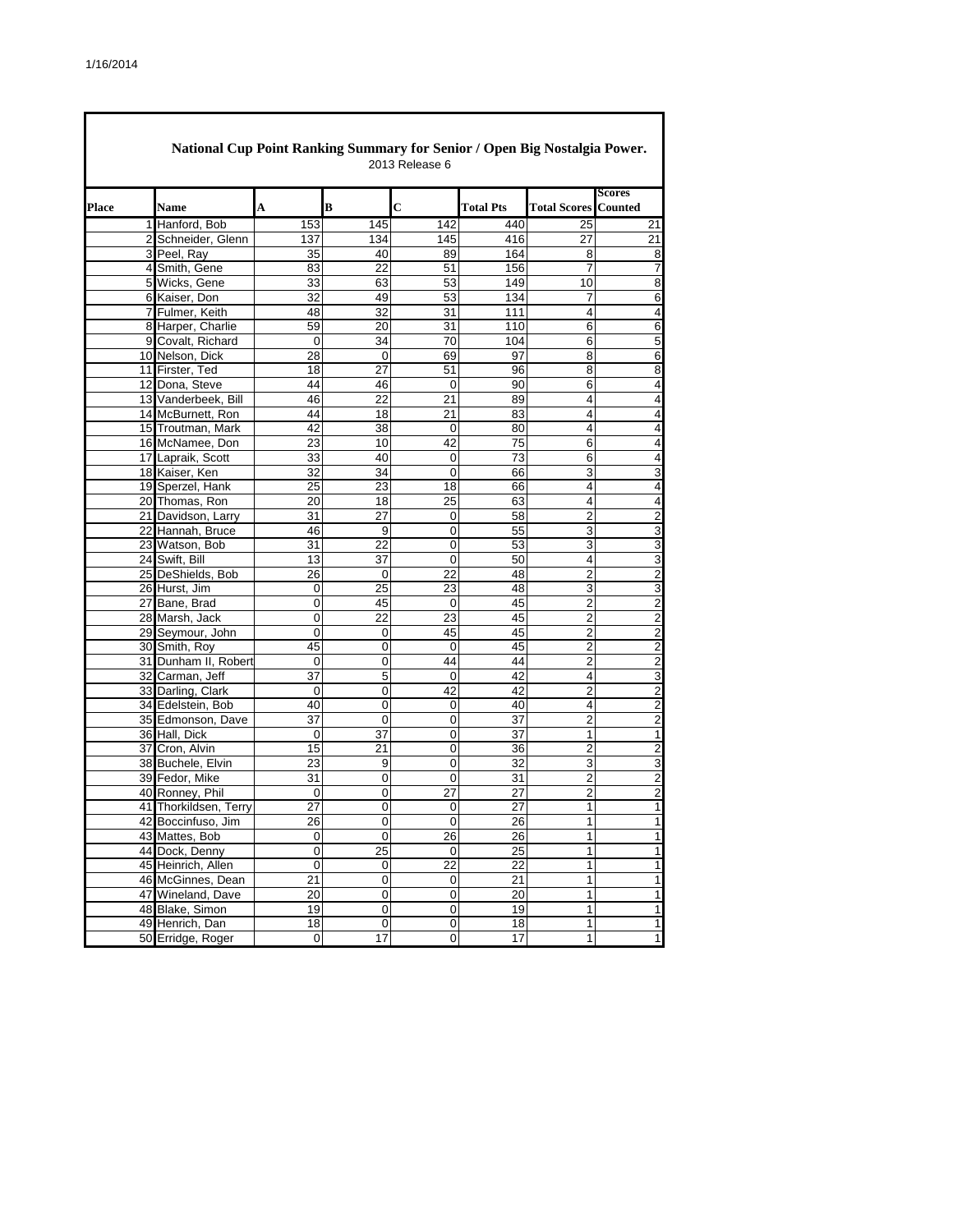|              | National Cup Points Alpha Summary for Senior/Open AMA Power<br>2013 Release 6 |                       |                 |                 |                |                  |                |                  |                         |                                 |  |  |  |
|--------------|-------------------------------------------------------------------------------|-----------------------|-----------------|-----------------|----------------|------------------|----------------|------------------|-------------------------|---------------------------------|--|--|--|
| <b>Place</b> |                                                                               | <b>Name</b>           | 1/2A            | A               | B              | $\mathbf C$      | D              | <b>Total Pts</b> | Total<br><b>Scores</b>  | <b>Scores</b><br><b>Counted</b> |  |  |  |
|              |                                                                               | 1 Brown, Gerald       | 110             | 122             | 149            | 120              | 106            | 607              | 29                      | 29                              |  |  |  |
|              |                                                                               | 2 Hanford, Bob        | 114             | 89              | 80             | 13               | 43             | 339              | 19                      | 19                              |  |  |  |
|              |                                                                               | 3 Berry, Dan          | 58              | 33              | 60             | 65               | $\mathbf 0$    | 216              | 10                      | 10                              |  |  |  |
|              |                                                                               | 4 Avila, George       | 23              | 40              | 38             | 60               | 0              | 161              | 8                       | 8                               |  |  |  |
|              |                                                                               | 5 Carman, Jeff        | 0               | 29              | 60             | 13               | 44             | 146              | 10                      | 8                               |  |  |  |
|              |                                                                               | 6 Hesla, Steve        | 0               | 22              | 62             | 44               | 0              | 128              | 6                       | 6                               |  |  |  |
|              |                                                                               | 7 Mathies, Hulan      | 40              | 30              | 27             | 14               | 17             | 128              | $\overline{7}$          | 7                               |  |  |  |
|              |                                                                               | 8 Ronney, Philip      | 39              | 25              | 40             | 20               | 0              | 124              | 8                       | 8                               |  |  |  |
|              |                                                                               | 9 Boyd, Ray           | 67              | 50              | $\mathbf 0$    | $\mathbf 0$      | 0              | 117              | 8                       | 7                               |  |  |  |
|              |                                                                               | 10 Thorkildsen, Terry | 0               | 45              | 45             | 25               | 0              | 115              | 5                       | 5                               |  |  |  |
|              |                                                                               | 11 Bell, Tom          | 19              | 30              | 39             | 0                | 22             | 110              | 8                       | 8                               |  |  |  |
|              |                                                                               | 12 Campbell, Joe      | 48              | 38              | 0              | 0                | 0              | 86               | 6                       | 4                               |  |  |  |
|              |                                                                               | 13 Smith, Gene        | 34              | 48              | 0              | 0                | 0              | 82               | 4                       | 4                               |  |  |  |
|              |                                                                               | 14 Hall, Dick         | 34              | $\mathsf 0$     | 30             | 16               | $\mathbf 0$    | 80               | 3                       | 3                               |  |  |  |
|              |                                                                               | 15 Stewart, Roy       | 13              | 0               | 22             | 43               | 0              | 78               | 4                       | 4                               |  |  |  |
|              |                                                                               | 16 Thompson, Marty    | 46              | 31              | 0              | $\mathbf 0$      | $\mathbf 0$    | 77               | 5                       | 5                               |  |  |  |
|              |                                                                               | 17 Kruse, Matthew     | 41              | 35              | 0              | 0                | 0              | 76               | 4                       | 4                               |  |  |  |
|              |                                                                               | 18 Marsh, Jack        | 33              | 17              | 10             | 0                | 16             | 76               | 5                       | 5                               |  |  |  |
|              |                                                                               | 19 Thomas, Ron        | 0               | 24              | 36             | 16               | $\mathbf 0$    | 76               | 5                       | 5                               |  |  |  |
|              |                                                                               | 20 Kaiser, Don        | 24              | 0               | 23             | 26               | $\mathbf 0$    | 73               | 3                       | 3                               |  |  |  |
|              |                                                                               | 21 Kaiser, Ken        | 0               | 47              | 0              | 0                | 23             | 70               | 4                       | 3                               |  |  |  |
|              |                                                                               | 22 Nelson, Dick       | 11              | 19              | 0              | 34               | 0              | 64               | 4                       | 4                               |  |  |  |
|              |                                                                               | 23 Bartick, Don       | 62              | 0               | 0              | 0                | $\mathbf 0$    | 62               | 3                       | 3                               |  |  |  |
|              |                                                                               | 24 Vanderbeek, Bill   | 41              | 0               | 21             | $\mathbf 0$      | $\mathbf 0$    | 62               | 3                       | 3                               |  |  |  |
|              |                                                                               | 25 Oakins, Gary       | 39              | 21              | 0              | 0                | $\mathbf 0$    | 60               | 5                       | 3                               |  |  |  |
|              |                                                                               | 26 Marsh, Doug        | 0               | 47              | 0              | 0                | 11             | 58               | 3                       | 3                               |  |  |  |
|              |                                                                               | 27 Covalt, Richard    | 18              | 19              | 0              | 17               | 0              | 54               | 3                       | 3                               |  |  |  |
|              |                                                                               | 28 DeMeritte, Jim     | 0               | $\overline{25}$ | 0              | 29               | $\mathbf 0$    | 54               | 4                       | 4                               |  |  |  |
|              |                                                                               | 29 King, Troy         | 22              | 5               | 23             | 0                | 0              | 50               | 3                       | 3                               |  |  |  |
|              |                                                                               | 30 Laprick, Scott     | 33              | $\overline{0}$  | 17             | 0                | $\overline{0}$ | 50               | 3                       | 3                               |  |  |  |
|              |                                                                               | 31 Scully, Bob        | 44              | 5               | 0              | 0                | 0              | 49               | 3                       | 3                               |  |  |  |
|              |                                                                               | 32 Fulmer, Keith      | 48              | 0               | $\overline{0}$ | 0                | $\Omega$       | 48               | 3                       | $\overline{2}$                  |  |  |  |
|              |                                                                               | 33 Morgan, Mike       | 0               | 0               | 13             | 0                | 35             | 48               | 3                       | 3                               |  |  |  |
|              |                                                                               | 34 Morris, Gil        | $\overline{21}$ | $\overline{27}$ | 0              | 0                | 0              | 48               | $\overline{c}$          | $\overline{c}$                  |  |  |  |
|              |                                                                               | 35 Bane, Brad         | 0               | 23              | 22             | 0                | 0              | 45               | 2                       | 2                               |  |  |  |
|              |                                                                               | 36 Edmonson, Dave     | 45              | 0               | 0              | $\boldsymbol{0}$ | 0              | 45               | 3                       | $\overline{2}$                  |  |  |  |
|              |                                                                               | 37 McBurnett, R       | 0               | 24              | 0              | 21               | 0              | 45               | $\overline{2}$          | $\overline{2}$                  |  |  |  |
|              |                                                                               | 38 Cron, Al           | 0               | 0               | 7              | 37               | 0              | 44               | 5                       | 3                               |  |  |  |
|              |                                                                               | 39 Scott, Guy         | 0               | 44              | 0              | $\mathbf 0$      | $\mathbf 0$    | 44               | 3                       | $\overline{\mathbf{c}}$         |  |  |  |
|              |                                                                               | 40 Kruse, Jim         | 42              | 0               | 0              | 0                | 0              | 42               | 2                       | $\overline{2}$                  |  |  |  |
|              |                                                                               | 41 Lyne, Mel          | 18              | $\overline{24}$ | 0              | 0                | $\mathbf 0$    | 42               | $\overline{2}$          |                                 |  |  |  |
|              |                                                                               | 42 Muther, Jim        | 42              | 0               | $\mathbf 0$    | $\mathbf 0$      | 0              | 42               | 4                       | $\overline{\mathbf{c}}$         |  |  |  |
|              |                                                                               | 43 Dunham, Robert II  | 0               | $\overline{0}$  | 40             | 0                | 0              | 40               | $\overline{\mathbf{c}}$ | $\overline{c}$                  |  |  |  |
|              |                                                                               | 44 Peel, Ray          | 0               | 20              | 0              | 15               | $\mathbf 0$    | 35               | $\overline{c}$          | $\overline{c}$                  |  |  |  |
|              |                                                                               | 45 Coker, Vaun        | 0               | $\mathbf 0$     | 14             | 18               | $\mathbf 0$    | 32               | $\boldsymbol{2}$        | $\overline{c}$                  |  |  |  |
|              |                                                                               | 46 Pailet, Jean       | 20              | 12              | 0              | 0                | $\mathbf 0$    | 32               | $\mathbf 2$             | $\overline{\mathbf{c}}$         |  |  |  |
|              |                                                                               | 47 Seymour, Ryan      | 29              | $\mathbf 0$     | $\pmb{0}$      | $\pmb{0}$        | $\pmb{0}$      | 29               | 1                       | 1                               |  |  |  |
|              |                                                                               | 48 Anderson, J        | 0               | 28              | 0              | 0                | $\mathbf 0$    | 28               | 3                       | $\overline{c}$                  |  |  |  |
|              |                                                                               | 49 Sperzel, Hank      | 0               | $\pmb{0}$       | $\pmb{0}$      | $\pmb{0}$        | 27             | 27               | $\overline{a}$          | $\overline{c}$                  |  |  |  |
|              |                                                                               | 50 Spence, Steve      | 26              | $\overline{0}$  | 0              | 0                | $\pmb{0}$      | 26               | $\overline{a}$          | $\overline{2}$                  |  |  |  |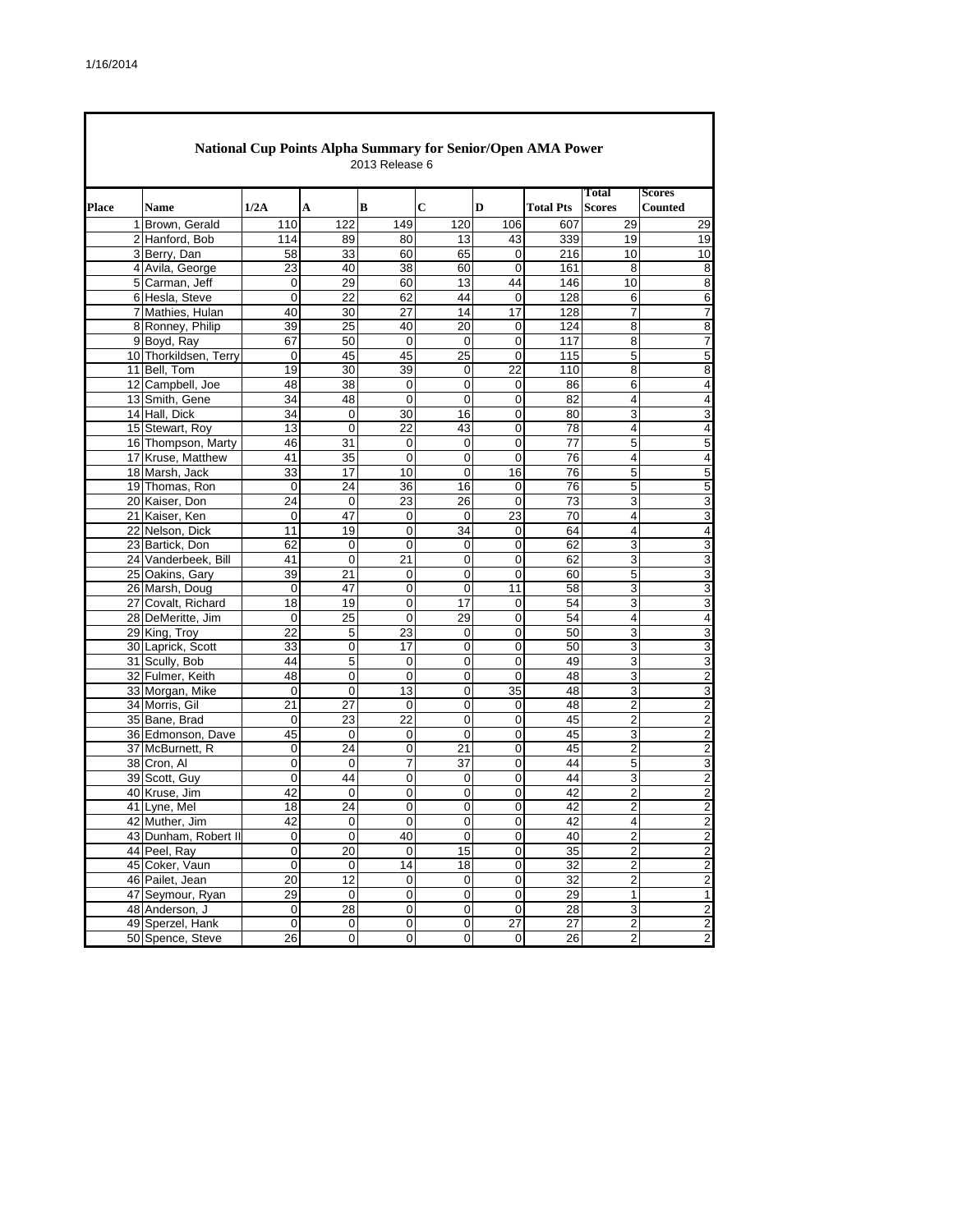|       | National Cup Point Ranking Summary for Senior / Open Classic Power.<br>2013 Release 6 |                 |                 |                |                  |                               |                                 |  |  |  |  |  |
|-------|---------------------------------------------------------------------------------------|-----------------|-----------------|----------------|------------------|-------------------------------|---------------------------------|--|--|--|--|--|
| Place | <b>Name</b>                                                                           | 1/2A            | A/B             | C/D            | <b>Total Pts</b> | <b>Total</b><br><b>Scores</b> | <b>Scores</b><br><b>Counted</b> |  |  |  |  |  |
|       | 1 Hanford, Bob                                                                        | 124             | 144             | 102            | 370              | 17                            | 17                              |  |  |  |  |  |
|       | 2 Berry, Dan                                                                          | 69              | 103             | 53             | 225              | 10                            | 10                              |  |  |  |  |  |
|       | 3 Brown, Gerald                                                                       | 80              | 75              | 69             | 224              | $\overline{12}$               | $\overline{12}$                 |  |  |  |  |  |
|       | 4 Smith, Gene                                                                         | 66              | 15              | 34             | 115              | 7                             | 7                               |  |  |  |  |  |
|       | 5 Avila, George                                                                       | 0               | 23              | 85             | 108              | 6                             | $\overline{6}$                  |  |  |  |  |  |
|       | 6 Troutman, Mark                                                                      | 47              | 37              | 0              | 84               | 5                             | 5                               |  |  |  |  |  |
|       | 7 Harper, Charlie                                                                     | $\overline{37}$ | 42              | $\mathbf 0$    | 79               | 6                             | $\overline{\mathbf{r}}$         |  |  |  |  |  |
|       | 8 Marsh, Jack                                                                         | 15              | 32              | 22             | 69               | 4                             | 4                               |  |  |  |  |  |
|       | 9 Seymour, John                                                                       | $\mathbf 0$     | 68              | 0              | 68               | 3                             | $\overline{3}$                  |  |  |  |  |  |
|       | 10 Hesla, Steve                                                                       | 0               | 26              | 40             | 66               | 3                             | $\mathsf 3$                     |  |  |  |  |  |
|       | 11 Covalt, Richard                                                                    | 0               | 30              | 34             | 64               | 5                             | $\overline{\mathbf{4}}$         |  |  |  |  |  |
|       | 12 Dock, Denny                                                                        | 0               | 6               | 58             | 64               | 4                             | 4                               |  |  |  |  |  |
|       | 13 Keller, Mike                                                                       | 22              | 42              | 0              | 64               | 3                             | 3                               |  |  |  |  |  |
|       | 14 Watson, Bob                                                                        | 0               | 42              | 22             | 64               | 4                             | 3                               |  |  |  |  |  |
|       | 15 Stewart, Roy                                                                       | 0               | 16              | 43             | 59               | 5                             | 4                               |  |  |  |  |  |
|       | 16 Nelson, Dick                                                                       | 0               | 16              | 42             | 58               | 4                             | $\overline{3}$                  |  |  |  |  |  |
|       | 17 Bell, Tom                                                                          | 0               | 51              | 0              | 51               | 3                             | 3                               |  |  |  |  |  |
|       | 18 Lapraik, Scott                                                                     | 36              | 15              | 0              | 51               | 3                             | 3                               |  |  |  |  |  |
|       | 19 Fulmer, Keith                                                                      | 49              | 0               | 0              | 49               | 2                             | $\overline{2}$                  |  |  |  |  |  |
|       | 20 Sundberg, Bob                                                                      | 47              | 0               | 0              | 47               | $\overline{2}$                | $\overline{2}$                  |  |  |  |  |  |
|       | 21 King, Troy                                                                         | 22              | 20              | 0              | 42               | 2                             | $\overline{2}$                  |  |  |  |  |  |
|       | 22 Mollendorf, Joe                                                                    | 42              | 0               | 0              | 42               | 2                             | $\overline{2}$                  |  |  |  |  |  |
|       | 23 Vanderbeek, B                                                                      | 18              | 22              | 0              | 40               | 2                             | $\overline{c}$                  |  |  |  |  |  |
|       | 24 Sperzel, Hank                                                                      | 13              | 26              | 0              | 39               | $\overline{2}$                | $\overline{2}$                  |  |  |  |  |  |
|       | 25 Mattes, Bob                                                                        | 0               | 11              | 27             | 38               | $\overline{2}$                | $\overline{2}$                  |  |  |  |  |  |
|       | 26 Thorkildsen, Terry                                                                 | 15              | 23              | 0              | 38               | 2                             | $\overline{2}$                  |  |  |  |  |  |
|       | 27 Fedor, Mike                                                                        | 36              | 0               | 0              | 36               | $\overline{2}$                | $\overline{2}$                  |  |  |  |  |  |
|       | 28 Coker, Vaun                                                                        | 0               | $\overline{21}$ | 14             | 35               | $\overline{2}$                | $\overline{2}$                  |  |  |  |  |  |
|       | 29 Schneider, Glenn                                                                   | 24              | 11              | 0              | 35               | 2                             | $\overline{2}$                  |  |  |  |  |  |
|       | 30 Kruse, Matthew                                                                     | 20              | 13              | 0              | 33               | 2                             | $\overline{c}$                  |  |  |  |  |  |
|       | 31 Miller, Tom                                                                        | 0               | 30              | 0              | 30               | 2                             | $\overline{c}$                  |  |  |  |  |  |
|       | 32 Robello, Clyde                                                                     | 13              | $\overline{17}$ | $\overline{0}$ | 30               | $\overline{2}$                | $\overline{2}$                  |  |  |  |  |  |
|       | 33 Boyd, Ray                                                                          | 26              | 0               | 0              | 26               | 2                             | $\overline{2}$                  |  |  |  |  |  |
|       | 34 DeMeritte, Jim                                                                     | $\mathbf 0$     | 16              | 9              | $\overline{25}$  | $\overline{2}$                | $\overline{2}$                  |  |  |  |  |  |
|       | 35 Bartick, Don                                                                       | 24              | 0               | 0              | 24               | 2                             | $\overline{c}$                  |  |  |  |  |  |
|       | 36 Dunham, R II                                                                       | 23              | 0               | 0              | 23               | 1                             | $\overline{1}$                  |  |  |  |  |  |
|       | 37 Muther, Jim                                                                        | 23              | 0               | 0              | 23               | 1                             | $\mathbf 1$                     |  |  |  |  |  |
|       | 38 Bane, Brad                                                                         | 22              | 0               | 0              | 22               | 1                             | $\overline{1}$                  |  |  |  |  |  |
|       | 39 Edmonson, Dave                                                                     | 22              | 0               | 0              | 22               | 1                             | $\mathbf 1$                     |  |  |  |  |  |
|       | 40 Geyer, R                                                                           | 0               | 21              | 0              | 21               | 1                             | 1                               |  |  |  |  |  |
|       | 41 Jordan, Elmer                                                                      | $\overline{20}$ | 0               | $\overline{0}$ | $\overline{20}$  | 1                             | 1                               |  |  |  |  |  |
|       | 42 Andrews, Jean                                                                      | $\mathbf 0$     | 19              | 0              | 19               | 1                             | 1                               |  |  |  |  |  |
|       | 43 Pangell, Rick                                                                      | 19              | 0               | 0              | 19               | 1                             | 1                               |  |  |  |  |  |
|       | 44 Wineland, D                                                                        | 19              | 0               | 0              | 19               | 1                             | 1                               |  |  |  |  |  |
|       | 45 Carman, Jeff                                                                       | 0               | 18              | 0              | 18               | 1                             | $\mathbf 1$                     |  |  |  |  |  |
|       | 46 Marsh, Doug                                                                        | 0               | 18              | 0              | 18               | 1                             | 1                               |  |  |  |  |  |
|       | 47 Gaylor, Tom                                                                        | 17              | 0               | 0              | 17               | 1                             | $\mathbf 1$                     |  |  |  |  |  |
|       | 48 Martin, Brandon                                                                    | 17              | 0               | 0              | 17               | 1                             | $\mathbf{1}$                    |  |  |  |  |  |
|       | 49 Oakins, Gary                                                                       | 17              | 0               | $\overline{0}$ | 17               | 1                             | $\mathbf{1}$                    |  |  |  |  |  |
|       | 50 Selick, Graham                                                                     | 17              | 0               | 0              | 17               | 1                             | $\mathbf{1}$                    |  |  |  |  |  |

┑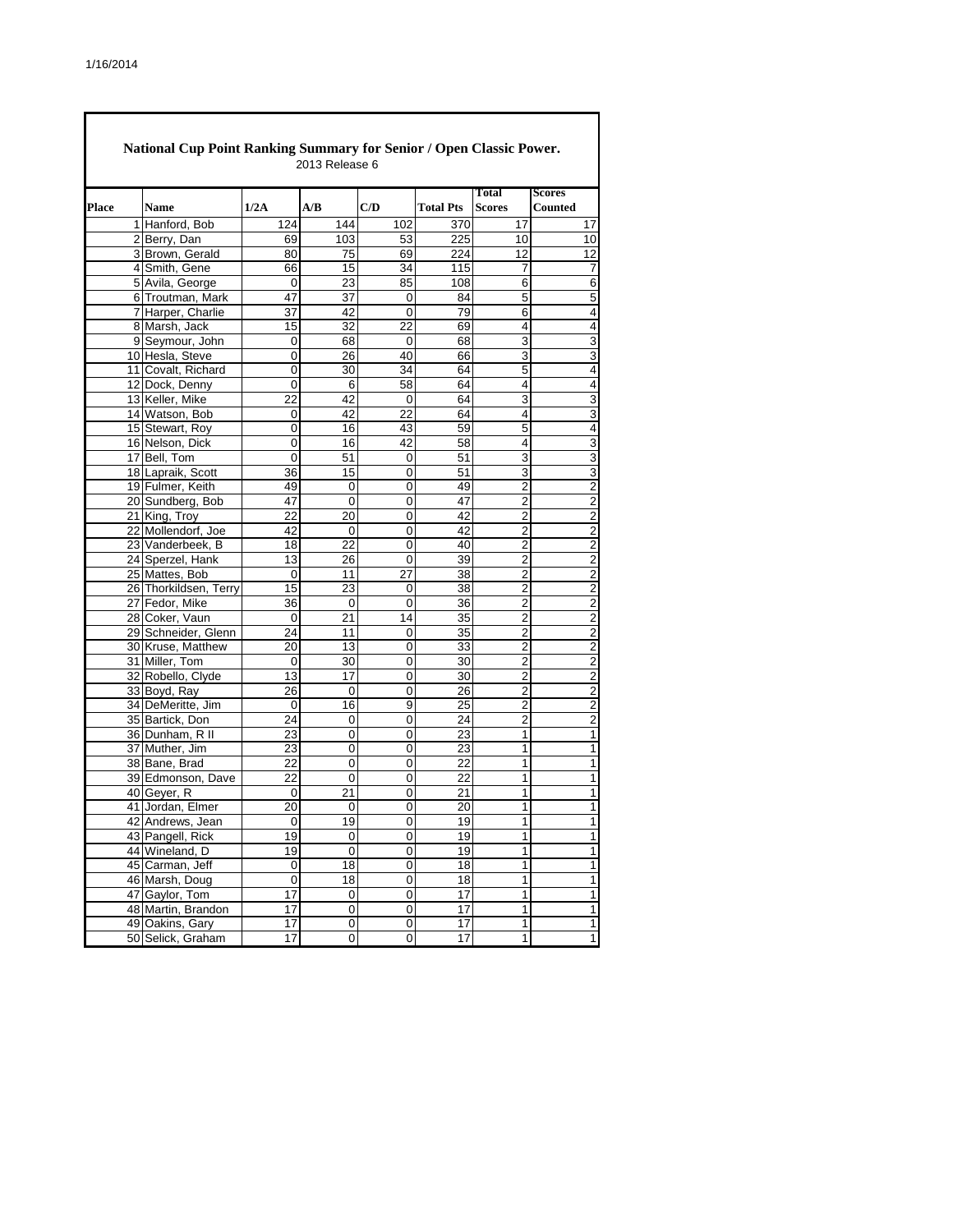| National Cup Point Ranking Summary for Senior / Open AMA Rubber.<br>2013 Release 6 |                                         |                 |                   |                  |                  |                                    |                                           |  |  |  |  |
|------------------------------------------------------------------------------------|-----------------------------------------|-----------------|-------------------|------------------|------------------|------------------------------------|-------------------------------------------|--|--|--|--|
|                                                                                    |                                         |                 |                   |                  |                  | <b>Total</b>                       | <b>Scores</b>                             |  |  |  |  |
| Place                                                                              | <b>Name</b>                             | $P-30$          | Moffett           | <b>Mulvihill</b> | <b>Total Pts</b> | <b>Scores</b>                      | <b>Counted</b>                            |  |  |  |  |
|                                                                                    | 1 Brown, Gerald                         | 46              | 96                | 105              | 247              | 12                                 | 12                                        |  |  |  |  |
|                                                                                    | 2 Griffith, Earl                        | 50              | 60                | 72               | 182              | 10                                 | 10                                        |  |  |  |  |
|                                                                                    | 3 Troutman, Mark                        | 77              | 34                | 71               | 182              | 13                                 | 12                                        |  |  |  |  |
|                                                                                    | 4 Powell, Chuck                         | 116             | 0                 | 34               | 150              | 8                                  | 8                                         |  |  |  |  |
|                                                                                    | 5 Berry, Dan                            | 88              | 0                 | 51               | 139              | $\overline{5}$                     | 5                                         |  |  |  |  |
|                                                                                    | 6 Sechrist, David                       | 58              | 20                | 42               | 120              | 5                                  | 5                                         |  |  |  |  |
|                                                                                    | 7 Konefes, Ed                           | $\mathbf 0$     | 47                | 48               | 95               | 4                                  | 4                                         |  |  |  |  |
|                                                                                    | 8 Hanford, Bob                          | 34              | 43                | 17               | 94               | 5                                  | 5                                         |  |  |  |  |
|                                                                                    | 9 Edmonson, Dave                        | 47              | 0                 | 46               | 93               | 10                                 | 4                                         |  |  |  |  |
|                                                                                    | 10 DeCook, Don                          | 60              | 0                 | 28               | 88               | 5                                  | 5                                         |  |  |  |  |
|                                                                                    | 11 Bartick, Don                         | 43              | 0                 | 35               | 78               | 5                                  | 5                                         |  |  |  |  |
|                                                                                    | 12 Gurcan, Ates                         | 65              | 13                | 0                | 78               | 5                                  | 4                                         |  |  |  |  |
|                                                                                    | 13 Ferwerder, Jim                       | 0<br>41         | 54                | 22               | 76               | 3                                  | 3                                         |  |  |  |  |
|                                                                                    | 14 Mills, David                         |                 | 0                 | 34<br>42         | 75<br>74         | 2<br>4                             | 2<br>4                                    |  |  |  |  |
|                                                                                    | 15 O'Reilly, Jim<br>16 Gaylor, Tom      | 32<br>73        | 0<br>0            | 0                | 73               | 7                                  | 3                                         |  |  |  |  |
|                                                                                    | 17 Braun, Dave                          | 28              | 0                 | 40               | 68               | 7                                  | 4                                         |  |  |  |  |
|                                                                                    | 18 DeLoach, Don                         | 59              | $\mathbf 0$       | 9                | 68               | 4                                  | 4                                         |  |  |  |  |
|                                                                                    | 19 Norvall, Larry                       | 34              | 0                 | 31               | 65               | 4                                  | 4                                         |  |  |  |  |
|                                                                                    | 20 Perkins, Frank                       | 46              | 0                 | 16               | 62               | 4                                  | 3                                         |  |  |  |  |
|                                                                                    | 21 Gregory, Roger                       | 0               | 42                | 19               | 61               | 3                                  | 3                                         |  |  |  |  |
|                                                                                    | 22 Kamla, John                          | 15              | 0                 | 46               | 61               | 4                                  | 3                                         |  |  |  |  |
|                                                                                    | 23 Dona, Gordon                         | 42              | 0                 | 18               | 60               | 3                                  | 3                                         |  |  |  |  |
|                                                                                    | 24 Jennings, Jim                        | 0               | 32                | 26               | 58               | 3                                  | 3                                         |  |  |  |  |
|                                                                                    | 25 Vernon, Ted                          | 44              | 0                 | 14               | 58               | 3                                  | 3                                         |  |  |  |  |
|                                                                                    | 26 Saimo, S                             | 36              | 0                 | 21               | 57               | 3                                  | 3                                         |  |  |  |  |
|                                                                                    | 27 Brooks, Clint                        | 53              | 0                 | 0                | 53               | 3                                  | $\overline{2}$                            |  |  |  |  |
|                                                                                    | 28 Borland, Chris                       | 43              | 0                 | 9                | 52               | 4                                  | 3                                         |  |  |  |  |
|                                                                                    | 29 Sayre, Jon                           | 52              | 0                 | 0                | 52               | $\overline{2}$                     | $\overline{2}$                            |  |  |  |  |
|                                                                                    | 30 Vollmer, Al                          | 51              | 0                 | 0                | 51               | 3                                  | $\overline{2}$                            |  |  |  |  |
|                                                                                    | 31 Johnson, Jim                         | 50              | 0                 | 0                | 50               | 2                                  | 2                                         |  |  |  |  |
|                                                                                    | 32 Hardin, Ed                           | 49              | $\overline{0}$    | 0                | 49               | $\overline{2}$                     | 2                                         |  |  |  |  |
|                                                                                    | 33 Koran, Bill                          | 49              | 0                 | 0                | 49               | 2                                  | $\overline{2}$                            |  |  |  |  |
|                                                                                    | 34 Buss, Bill                           | 48              | $\overline{0}$    | 0                | 48               | 3                                  | $\overline{2}$                            |  |  |  |  |
|                                                                                    | 35 Moseley, Jim                         | 26              | 0                 | 21               | 47               | 2                                  | $\overline{2}$                            |  |  |  |  |
|                                                                                    | 36 Hauk, Robert                         | 30              | 0                 | 15               | 45               | 3                                  | 3                                         |  |  |  |  |
|                                                                                    | 37 Price, Lynn                          | 44              | 0                 | 0                | 44               | 6                                  | $\overline{2}$                            |  |  |  |  |
|                                                                                    | 38 Ringlien, Andy                       | $\overline{26}$ | $\overline{0}$    | 18               | 44               | $\overline{2}$                     | $\overline{2}$                            |  |  |  |  |
|                                                                                    | 39 Romak, Bud                           | 0               | 0                 | 44               | 44               | 2                                  | $\overline{2}$                            |  |  |  |  |
|                                                                                    | 40 Juell, Tom                           | 43              | 0<br>$\Omega$     | 0                | 43<br>43         | 3<br>3                             | 2                                         |  |  |  |  |
|                                                                                    | 41 Rousseau, Don                        | 43              |                   | $\Omega$         |                  |                                    | 3                                         |  |  |  |  |
|                                                                                    | 42 McConachie, Bill<br>43 Murphy, Jerry | 0<br>41         | 18<br>$\mathbf 0$ | 24<br>0          | 42<br>41         | $\boldsymbol{2}$<br>$\overline{2}$ | $\overline{\mathbf{c}}$<br>$\overline{2}$ |  |  |  |  |
|                                                                                    | 44 Rzadca, Mark                         | 41              | 0                 |                  | 41               | $\overline{2}$                     |                                           |  |  |  |  |
|                                                                                    |                                         | 40              | $\pmb{0}$         | 0<br>0           | 40               | $\overline{\mathbf{4}}$            | $\overline{2}$<br>$\overline{c}$          |  |  |  |  |
|                                                                                    | 45 Colson, Steve<br>46 Gersbacher, Dave | 40              | 0                 | 0                | 40               | $\overline{2}$                     | $\overline{2}$                            |  |  |  |  |
|                                                                                    | 47 Zarate, Ding                         | 40              | 0                 | 0                | 40               | 5                                  | $\overline{2}$                            |  |  |  |  |
|                                                                                    | 48 Algieri, Dominic                     | 22              | 0                 | 17               | 39               | 3                                  | 3                                         |  |  |  |  |
|                                                                                    | 49 Richardson, Marty                    | 39              | $\mathbf 0$       | 0                | 39               | $\overline{2}$                     | $\overline{2}$                            |  |  |  |  |
|                                                                                    | 50 Shailor, John                        | 0               | $\pmb{0}$         | 39               | 39               | $\mathbf{1}$                       | 1                                         |  |  |  |  |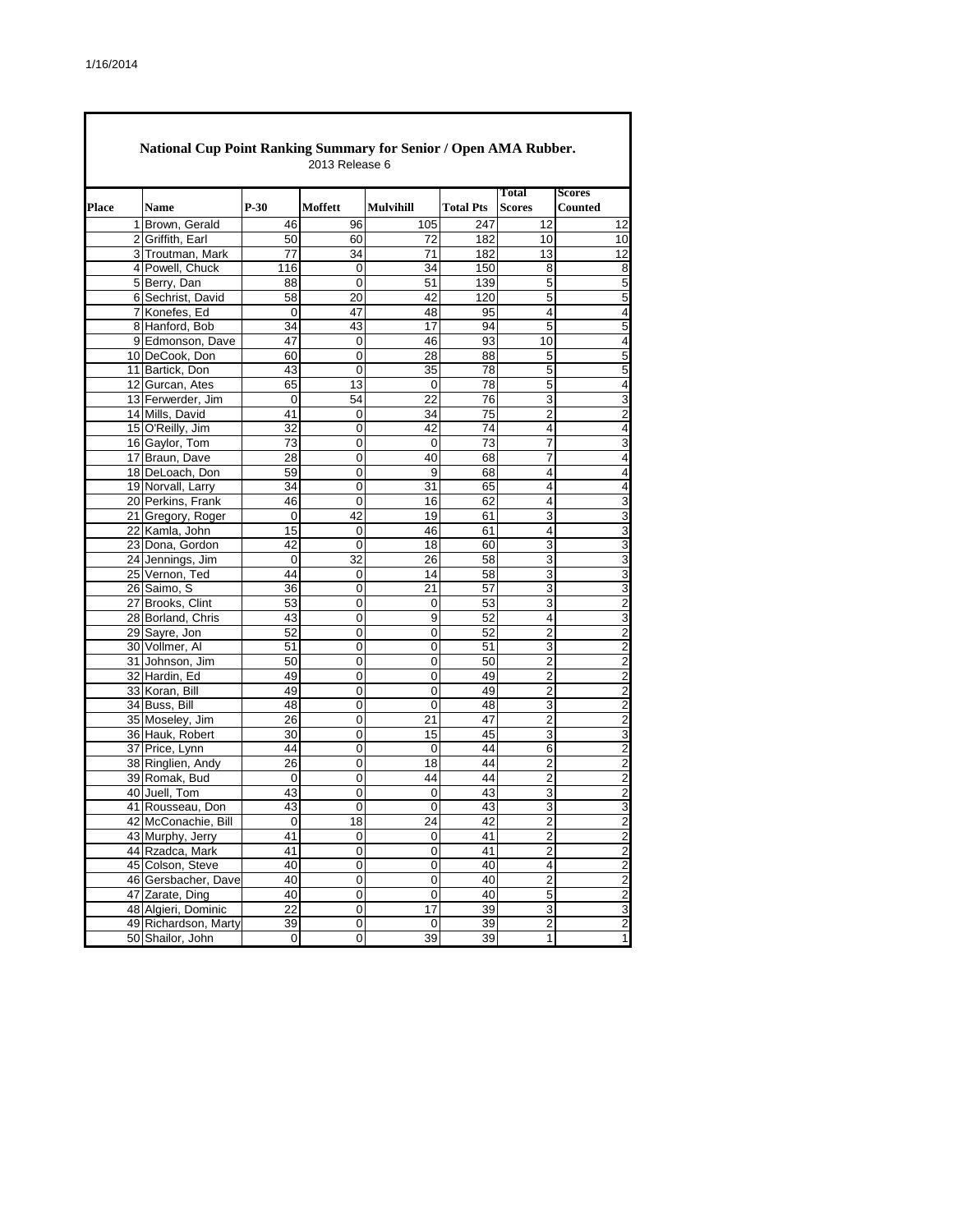|       | National Cup Point Ranking Summary for Senior / Open Glider.<br>2013 Release 6 |             |                  |                |                  |                               |                                 |  |  |  |  |  |
|-------|--------------------------------------------------------------------------------|-------------|------------------|----------------|------------------|-------------------------------|---------------------------------|--|--|--|--|--|
| Place | <b>Name</b>                                                                    | <b>HLG</b>  | CLG              | <b>Towline</b> | <b>Total Pts</b> | <b>Total</b><br><b>Scores</b> | <b>Scores</b><br><b>Counted</b> |  |  |  |  |  |
|       | 1 Batiuk, Tim                                                                  | 169         | 161              | 135            | 465              | 32                            | 20                              |  |  |  |  |  |
|       | 2 Powell, Chuck                                                                | 96          | 95               | 138            | 329              | 19                            | 17                              |  |  |  |  |  |
|       | 3 Buddenbohm, Star                                                             | 116         | 151              | 58             | 325              | 14                            | 13                              |  |  |  |  |  |
|       | 4 Hines, Lee                                                                   | 49          | 153              | 0              | 202              | 14                            | 10                              |  |  |  |  |  |
|       | 5 Covington, Mark                                                              | 56          | 55               | 57             | 168              | 15                            | 9                               |  |  |  |  |  |
|       | 6 Ray, Ralph                                                                   | 53          | 113              | 0              | 166              | 9                             | 7                               |  |  |  |  |  |
|       | 7 Ferrario, Rocco                                                              | $\mathbf 0$ | 164              | 0              | 164              | 9                             | 6                               |  |  |  |  |  |
|       | 8 Edmonson, Dave                                                               | 48          | 44               | 65             | 157              | 15                            | 7                               |  |  |  |  |  |
|       | 9 Pelatowski, Larry                                                            | 91          | 59               | 0              | 150              | 9                             | $\overline{7}$                  |  |  |  |  |  |
|       | 10 Schlarb, Bill                                                               | 28          | 79               | 42             | 149              | 9                             | 7                               |  |  |  |  |  |
|       | 11 Koran, Bill                                                                 | 32          | 85               | 26             | 143              | 8                             | 7                               |  |  |  |  |  |
|       | 12 Reynolds, Todd                                                              | 101         | 0                | 37             | 138              | 7                             | 6                               |  |  |  |  |  |
|       | 13 Pecenkovic, Enis                                                            | 46          | 32               | 56             | 134              | 17                            | 7                               |  |  |  |  |  |
|       | 14 DeLoach, Don                                                                | 117         | 0                | 5              | 122              | 9                             | $\overline{7}$                  |  |  |  |  |  |
|       | 15 Troutman, Mark                                                              | 51          | 52               | 17             | 120              | 9                             | 9                               |  |  |  |  |  |
|       | 16 Bauer, Ken                                                                  | 54          | 55               | 0              | 109              | 8                             | 6                               |  |  |  |  |  |
|       | 17 Vollmer, Al                                                                 | 6           | 97               | 0              | 103              | 7                             | 5                               |  |  |  |  |  |
|       | 18 Fedor, Mike                                                                 | 57          | 43               | 0              | 100              | 8                             | 8                               |  |  |  |  |  |
|       | 19 Gerspacher, Dave                                                            | 48          | 36               | 14             | 98               | 6                             | 5                               |  |  |  |  |  |
|       | 20 Perkins, Frank                                                              | 34          | 64               | 0              | 98               | 6                             | 5                               |  |  |  |  |  |
|       | 21 Crawford, Dohrma                                                            | 51          | 46               | 0              | 97               | 5                             | 4                               |  |  |  |  |  |
|       | 22 Keller, Mike                                                                | 42          | 51               | 0              | 93               | 12                            | 4                               |  |  |  |  |  |
|       | 23 Gustafson, Tom                                                              | 42          | 0                | 44             | 86               | 10                            | $\overline{4}$                  |  |  |  |  |  |
|       | 24 Grawberg, Bruce                                                             | 35          | 34               | 13             | 82               | 14                            | 5                               |  |  |  |  |  |
|       | 25 Pelatowski, E                                                               | 47          | 32               | 0              | 79               | 7                             | $\overline{4}$                  |  |  |  |  |  |
|       | 26 Morris, Bob                                                                 | 41          | 37               | $\mathbf 0$    | 78               | 4                             | 4                               |  |  |  |  |  |
|       | 27 Grabski, Paul                                                               | 55          | $\mathbf 0$      | 21             | 76               | 4                             | $\overline{4}$                  |  |  |  |  |  |
|       | 28 Reuter, Bill                                                                | 31          | 36               | $\overline{9}$ | 76               | 7                             | 5                               |  |  |  |  |  |
|       | 29 Nippert, Vic                                                                | 0           | 75               | 0              | 75               | 4                             | $\overline{4}$                  |  |  |  |  |  |
|       | 30 Thompson, Marty                                                             | 12          | 62               | $\overline{0}$ | 74               | 4                             | 4                               |  |  |  |  |  |
|       | 31 Conders, Andrew                                                             | 39          | 32               | 0              | 71               | 4                             | 4                               |  |  |  |  |  |
|       | 32 Malkhasyan, Seva                                                            | 41          | 26               | 0              | 67               | 3                             | 3                               |  |  |  |  |  |
|       | 33 Powell, Linda                                                               | 0           | 67               | 0              | 67               | 6                             | 5                               |  |  |  |  |  |
|       | 34 Bandy, Andy                                                                 | 33          | 32               | 0              | 65               | 4                             | $\overline{4}$                  |  |  |  |  |  |
|       | 35 Dona, Gordon                                                                | 31          | 34               | 0              | 65               | 4<br>3                        | 4                               |  |  |  |  |  |
|       | 36 Pailet, Jean                                                                | 0           | 0                | 63             | 63               |                               | 3                               |  |  |  |  |  |
|       | 37 Berry, Dan                                                                  | 46          | 5<br>$\mathbf 0$ | 10             | 61               | 4<br>$\overline{2}$           | 4<br>$\overline{2}$             |  |  |  |  |  |
|       | 38 Gagliano, Charles                                                           | 61          |                  | 0              | 61               | 4                             |                                 |  |  |  |  |  |
|       | 39 Anderson, A                                                                 | 32          | 28               | 0              | 60               | 3                             | 4                               |  |  |  |  |  |
|       | 40 Bevan, David                                                                | 59          | 0                | 0              | 59               | 5                             | 3<br>5                          |  |  |  |  |  |
|       | 41 Maglio, A                                                                   | 22          | 37               | 0              | 59               |                               |                                 |  |  |  |  |  |
|       | 42 Englert, Jeff<br>43 Brown, Gerald                                           | 55<br>5     | 0<br>49          | 0              | 55<br>54         | 3<br>3                        | 3<br>3                          |  |  |  |  |  |
|       | 44 Mollendorf, Joe                                                             | 25          | 29               | 0<br>0         | 54               | $\overline{c}$                |                                 |  |  |  |  |  |
|       | 45 Sayre, Jon                                                                  |             | 17               | 19             |                  | 3                             | $\overline{\mathbf{c}}$<br>3    |  |  |  |  |  |
|       | 46 Spence, Steve                                                               | 18<br>12    | 0                | 42             | 54<br>54         |                               |                                 |  |  |  |  |  |
|       | 47 Ulm, Gene                                                                   |             | 24               |                |                  | 3<br>$\overline{2}$           | 3<br>$\overline{2}$             |  |  |  |  |  |
|       |                                                                                | 30<br>23    | 11               | 0<br>17        | 54<br>51         | $\ensuremath{\mathsf{3}}$     |                                 |  |  |  |  |  |
|       | 48 Basta, Mike<br>49 Gaylor, Tom                                               | $\mathbf 0$ | 50               | 0              | 50               | 4                             | 3<br>$\overline{3}$             |  |  |  |  |  |
|       | 50 Terzian, Fred                                                               | 23          | 27               | 0              | 50               | 5                             | 4                               |  |  |  |  |  |
|       |                                                                                |             |                  |                |                  |                               |                                 |  |  |  |  |  |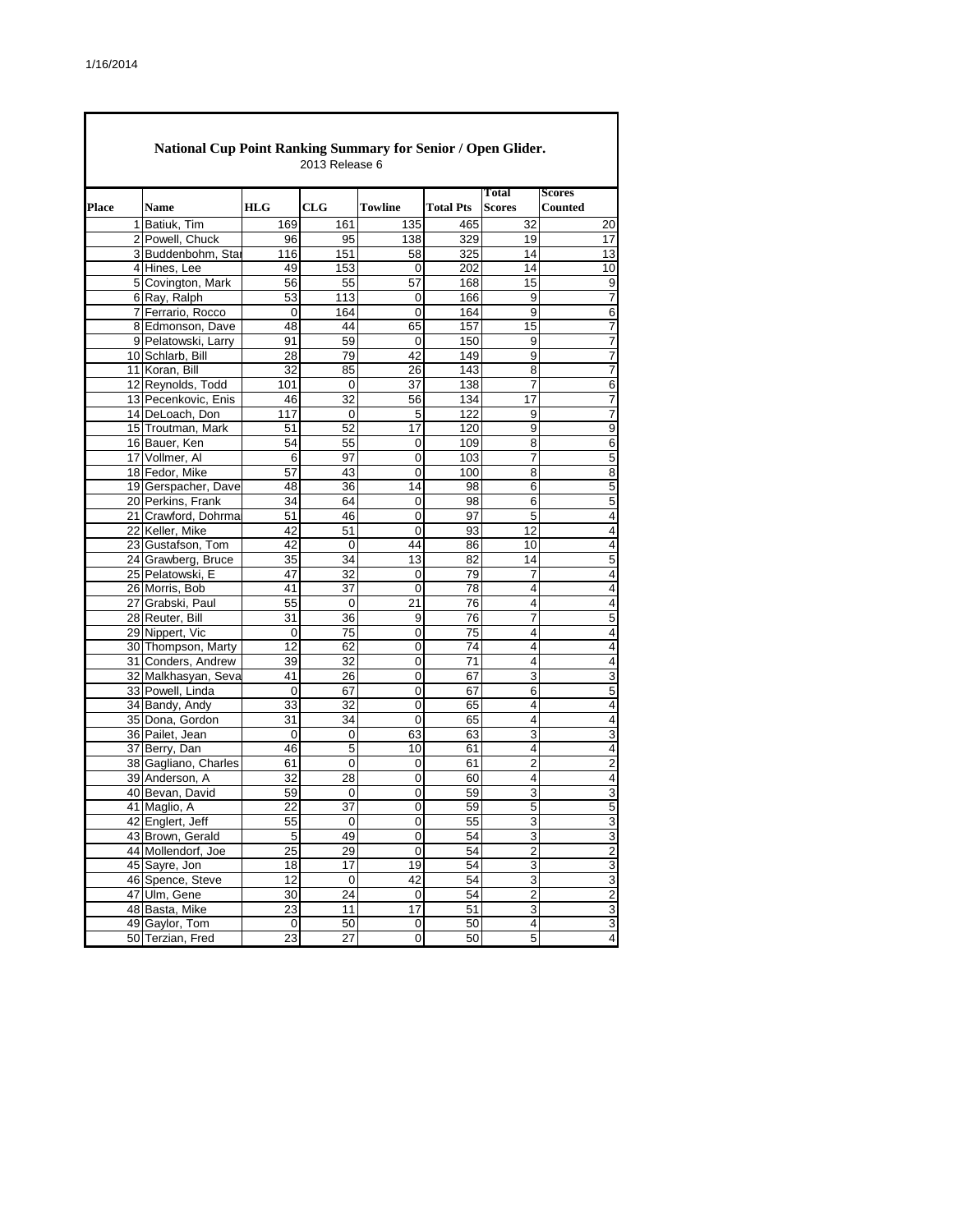$\Gamma$ 

|       | <b>National Cup Point Ranking Summary for Senior / Open NOS Rubber.</b> |             | 2013 Release 6  |                |                  |                |                         |
|-------|-------------------------------------------------------------------------|-------------|-----------------|----------------|------------------|----------------|-------------------------|
|       |                                                                         |             |                 |                |                  | <b>Total</b>   |                         |
| Place | <b>Name</b>                                                             | Small       | Large           | $\bf{0}$       | <b>Total Pts</b> | <b>Scores</b>  | <b>Scores Counted</b>   |
|       | 1 Hanford, Bob                                                          | 89          | 126             | $\Omega$       | 215              | 12             | 12                      |
|       | 2 DeLoach, Don                                                          | 113         | 83              | 0              | 196              | 9              | 9                       |
|       | 3 Brown, Gerald                                                         | 45          | 84              | 0              | 129              | 6              | 6                       |
|       | 4 Pratt, John                                                           | 42          | 66              | 0              | 108              | 6              | 5                       |
|       | 5 Troutman, Mark                                                        | 65          | 36              | 0              | 101              | 6              | 6                       |
|       | 6 Sneed, Ed                                                             | 30          | 59              | 0              | 89               | 4              | 4                       |
|       | 7 Swift, Bill                                                           | 42          | 39              | 0              | 81               | $\overline{4}$ | 4                       |
|       | 8 Grell, Glenn                                                          | 14          | 55              | 0              | 69               | 4              | 4                       |
|       | 9 Gurcan, Ates                                                          | 65          | 0               | 0              | 65               | 3              | 3                       |
|       | 10 Norval, Larry                                                        | 21          | 40              | 0              | 61               | 3              | 3                       |
|       | 11 Mayea, Mike                                                          | 36          | 24              | 0              | 60               | 4              | 4                       |
|       | 12 Williams, Joe                                                        | 0           | 59              | $\Omega$       | 59               | 3              | 3                       |
|       | 13 O'Reilly, Jim                                                        | 54          | 0               | 0              | 54               | 3              | 3                       |
|       | 14 Tomasch, Walter                                                      | 0           | 50              | 0              | 50               | 3              | 3                       |
|       | 15 Griffith, Earl                                                       | 30          | 17              | 0              | 47               | 3              | 3                       |
|       | 16 Andrews, Jean                                                        | 22          | 22              | 0              | 44               | $\overline{2}$ | $\overline{c}$          |
|       | 17 Hauk, Robert                                                         | 26          | 16              | 0              | 42               | $\overline{2}$ | $\overline{\mathbf{c}}$ |
|       | 18 Vernon, Ted                                                          | 30          | 11              | 0              | 41               | 3              | 3                       |
|       | 19 Romak, Bud                                                           | $\mathbf 0$ | 38              | 0              | 38               | $\overline{2}$ | $\overline{c}$          |
|       | 20 Dunham, R II                                                         | 22          | 13              | 0              | 35               | $\overline{2}$ | $\overline{2}$          |
|       | 21 Davis, Sterling                                                      | 31          | 0               | 0              | 31               | 2              | $\overline{c}$          |
|       | 22 Powell, Chuck                                                        | 28          | 0               | 0              | 28               | $\overline{2}$ | 2                       |
|       | 23 Buchele, Elvin                                                       | 0           | 27              | 0              | 27               | $\overline{2}$ | $\overline{c}$          |
|       | 24 Cover, Hal                                                           | 0           | 26              | 0              | 26               | 1              | 1                       |
|       | 25 Marier, Robert                                                       | 25          | 0               | 0              | 25               | 1              | 1                       |
|       | 26 Strauss, Ben                                                         | 19          | 6               | 0              | 25               | $\overline{2}$ | $\overline{\mathbf{c}}$ |
|       | 27 Masterman, Paul                                                      | 23          | 0               | 0              | 23               | 1              | 1                       |
|       | 28 McConachie, Bill                                                     | 23          | 0               | 0              | 23               | 1              | 1                       |
|       | 29 Schnobrich, John                                                     | 0           | $\overline{23}$ | $\overline{0}$ | $\overline{23}$  | 1              | 1                       |
|       | 30 Reynolds, Randy                                                      | 0           | 22              | 0              | 22               | 1              | 1                       |
|       | 31 Timco, Al                                                            | 0           | 22              | 0              | 22               | 1              | 1                       |
|       | 32 Basta, Mike                                                          | 21          | 0               | 0              | 21               | 1              | 1                       |
|       | 33 Crowe, Bernie                                                        | 0           | 21              | 0              | 21               | 1              | 1                       |
|       | 34 Pishnery, Dave                                                       | 0           | 21              | 0              | 21               | 1              | 1                       |
|       | 35 Strang, D                                                            | 21          | $\Omega$        | 0              | 21               | 1              | 1                       |
|       | 36 Mills, David                                                         | 20          | 0               | 0              | 20               | 1              | 1                       |
|       | 37 Gerszewski, Jim                                                      | 19          | $\mathbf 0$     | 0              | 19               | 1              | 1                       |
|       | 38 Dona, Steve                                                          | 0           | 18              | 0              | 18               | 1              | 1                       |
|       | 39 Walter, George                                                       | 0           | 18              | 0              | 18               | 1              | 1                       |
|       |                                                                         |             |                 |                | 17               |                |                         |
|       | 40 Richards, John                                                       | 0           | 17              | 0              | 15               | 1<br>1         | 1                       |
|       | 41 Bennett, Robert                                                      | 15          | 0               | 0              |                  |                | 1                       |
|       | 42 Hummel, Ron                                                          | 13          | 0               | 0              | 13               | 1              | 1                       |
|       | 43 Ramos, Fernando                                                      | 0           | 13              | 0              | 13               | 1              | 1                       |
|       | 44 Thorkildsen, Terry                                                   | 13          | 0               | 0              | 13               | 1              | 1                       |
|       | 45 Bresnan, Joe                                                         | 11          | 0               | 0              | 11               | 1              | 1                       |
|       | 46 Powell, Linda                                                        | 11          | 0               | 0              | 11               | 1              | 1                       |
|       | 47 Ferwerda, Jim                                                        | 9           | 0               | 0              | 9                | 1              | 1                       |
|       | 48 Kopriva, Tom                                                         | 9           | 0               | 0              | 9                | 1              | 1                       |
|       | 49 Hannah, Bruce                                                        | $\Omega$    | 6               | 0              | 6                | 1              | 1                       |
|       | 50 Acton, D.                                                            | 0           | 0               | 0              | 0                | 0              | 0                       |